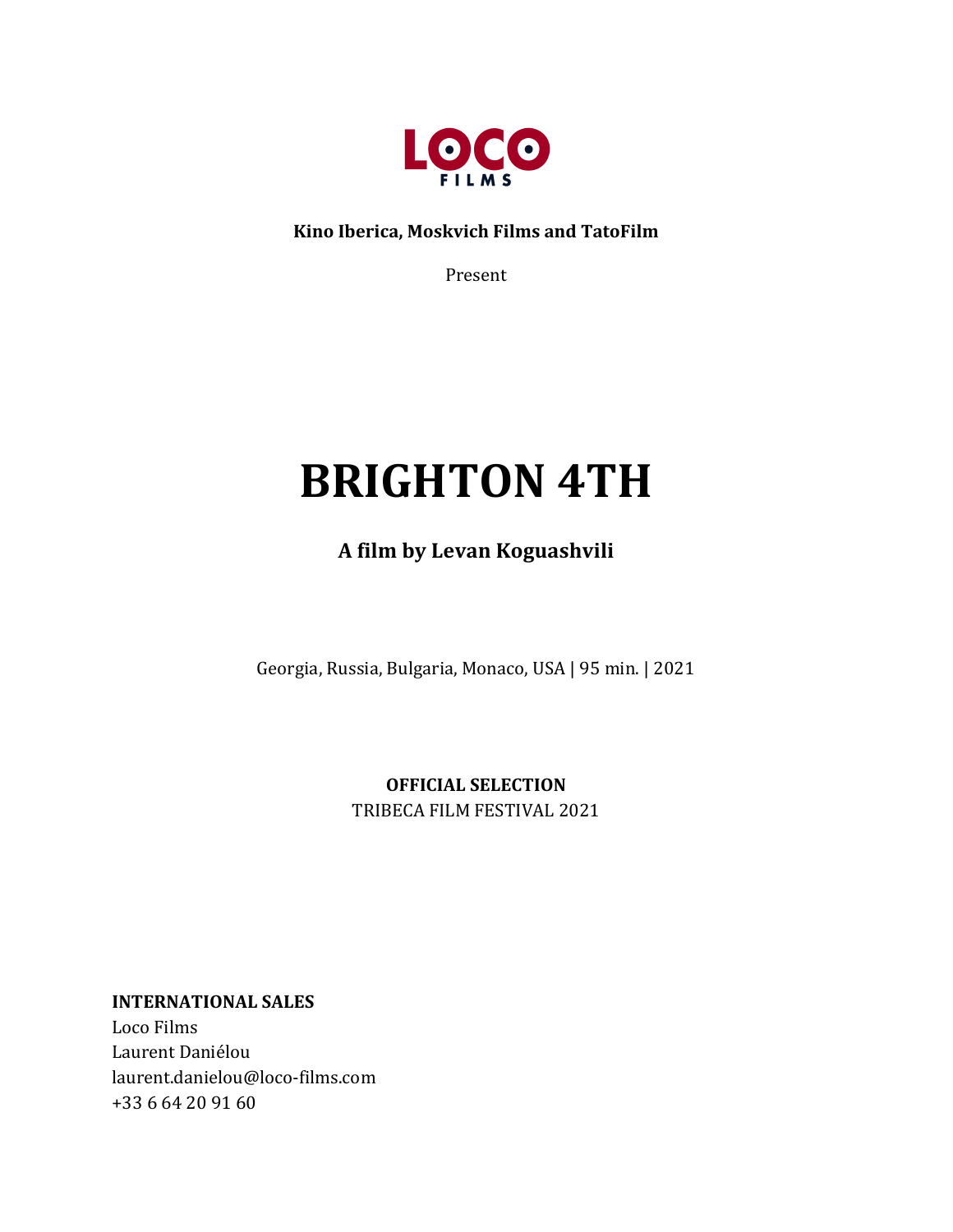#### **LOGLINE**

*Brighton* 4th tells the story of Kakhi, a Georgian ex-wrestler who travels from Tbilisi to Brighton Beach, Brooklyn, to help his son Soso find a way out of a gambling debt.

#### **SYNOPSIS**

Former wrestling champion Kakhi (Levan Tediashvili, himself a former Olympic wrestling champion) always has his family on his conscience, and in *Brighton 4th*, this leads him on a journey from his home in the Republic of Georgia to visit his son Soso (Giorgi Tabidze) in the Russian-speaking neighborhood of Brighton Beach, Brooklyn. There he finds Soso living in a shabby boarding house populated by a colorful group of fellow Georgian immigrants. And Soso is not studying medicine, as Kakhi believed, but is working for a moving company and has accrued a \$14,000 gambling debt to a local mob boss. Kakhi sets his mind to helping his hapless son out of his debt, leading to situations as often comic as they are dire.

## **LONG SYNOPSIS**

Kakhi, a former wrestling champion from Georgia, travels to New York to visit his son Soso, who lives in the immigrant neighbourhood of Brighton Beach, Brooklyn. Soso left for New York a few years earlier in order to pass medical exams and become an American doctor.

In Brooklyn, Kakhi finds out that Soso works at a moving company, lives in a boarding house and, instead of studying for exams, spends his time gambling. By the time Kakhi arrives, Soso has accumulated a \$14,000 gambling debt, which he owes to Amir, an exwrestler and local mafia guy. Soso has a few days left to pay off this debt. In addition, Soso needs money to arrange a fake marriage with a social worker, Lena, to obtain a US green card. 

Kakhi gives Soso \$2,000 he brought with him from home. Father and son go to see Amir at a local restaurant to offer this money to as partial payment. There is a card game in progress. Amir won't accept partial payment, only the whole amount. One of the players has to leave and gives his place at the table to Soso. Soso starts playing and loses Kakhi's money. He starts arguing at the table and is dragged outside and beaten by Amir's thugs. He is told that he must pay the debt, and that they know where he lives.

Soso hides from the thugs in Lena's apartment. Kakhi talks to his wife Maka on Skype and tells her that things are OK with their son. Kakhi is asked by a housemate from the boarding house to help him get money from a Kazakh man who extorts money from Georgian women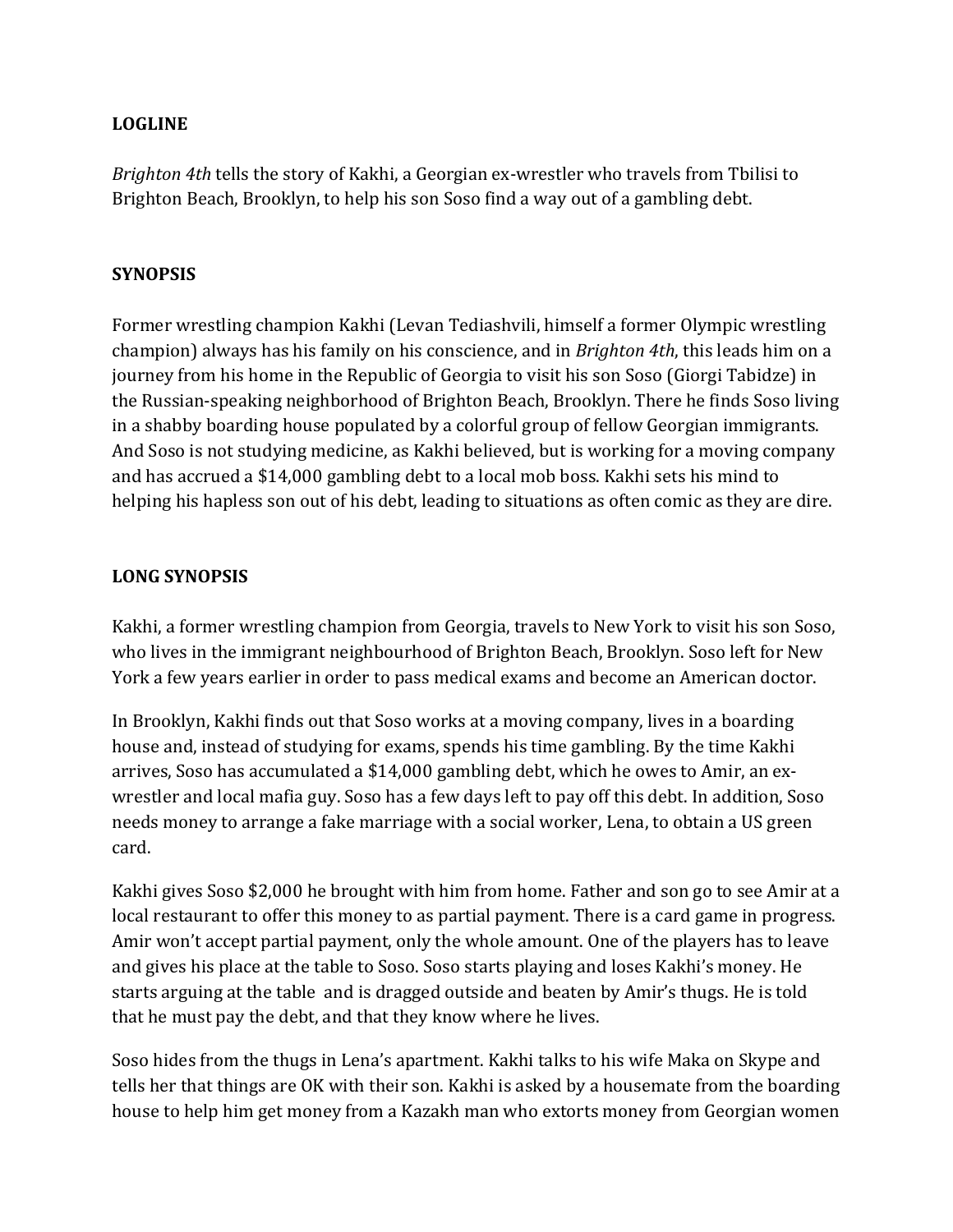who clean motels in New Jersey. Kakhi takes part in the kidnapping of the Kazakh guy, but after learning that he needs money for his sick father in Alma-Ata, he lets him go.

Kakhi's last option to help his son is to talk one on one with Amir. Kakhi offers him a wrestling challenge  $-$  if Kakhi wins, Soso's debt will be forgiven. Amir agrees. They go to the beach. Kakhi wins the wrestling match, but his heart fails. He is brought to the hostel, where he dies. Fellow Georgian men come to the house to sing a farewell song to Kakhi  $$ the champion.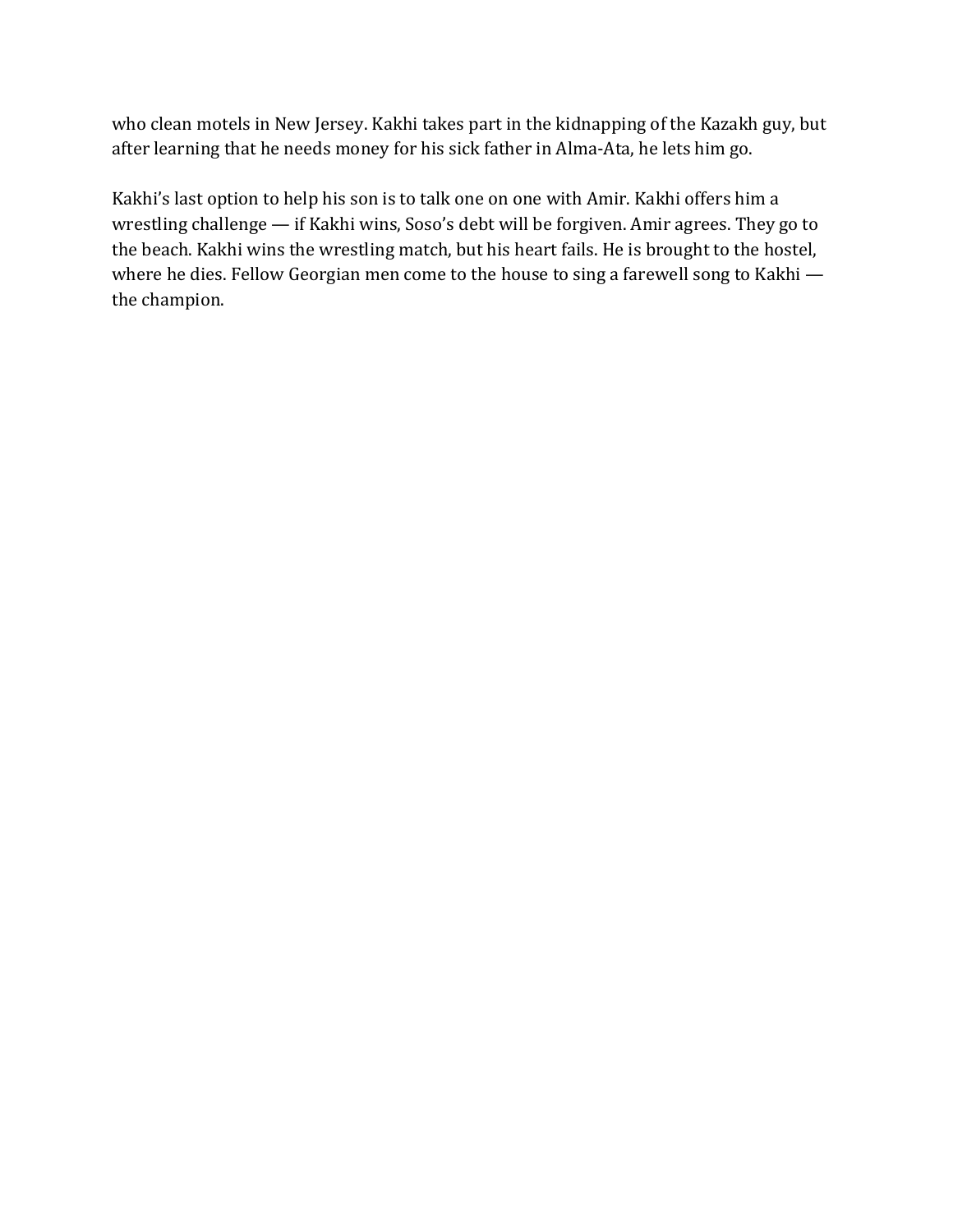# **DIRECTOR'S STATEMENT, Levan Koguashvili**

Brighton Beach is a neighbourhood in Brooklyn mainly inhibited by immigrants from the former USSR.

It's a place where one can easily survive without speaking English as postings around the area are mainly in Russian and in the streets Russian, Georgian or Armenian is more commonly spoken than English.

Brighton Beach is often the first stop in America for people who have just arrived from the post Soviet world. It's a place where they get used to being immigrants, where they make their first steps into the "real America" of New York.

For many, America  $-$  the land of opportunity  $-$ begins in Brighton Beach and ends in Brighton Beach, because they can't leave this place.

They are unable to adjust to "real America" to learn English and so they stay forever in the familiar Russian world of the neighbourhood. It is a social and often mental state when one is in the US and the non-existent Soviet Union at the same time. One wants to start a new life, but can't get rid of the past.

Brighton Beach is very cinematic place where our story  $-$  a universal and eternal story of the relationship between father and son  $-$  takes place. This is the combination that I believe makes our film interesting — the unique character and texture of Brighton Beach on one hand and a human story on the other. *Brighton 4th* is a Georgian film that takes place in outer Brooklyn. The film is about Georgians whose behavior, mentality, songs, and tragicomedy are also highly cinematic to me. The film is the mixture of these two cinematic phenomena: Georgia and New York.

Adding to the film's dual sense of place is the fact that, in addition to the professional actors at the film's center, the cast is largely made up of Russian-speaking non-professionals who live and work in Brighton Beach and it is shot in real locations in the area.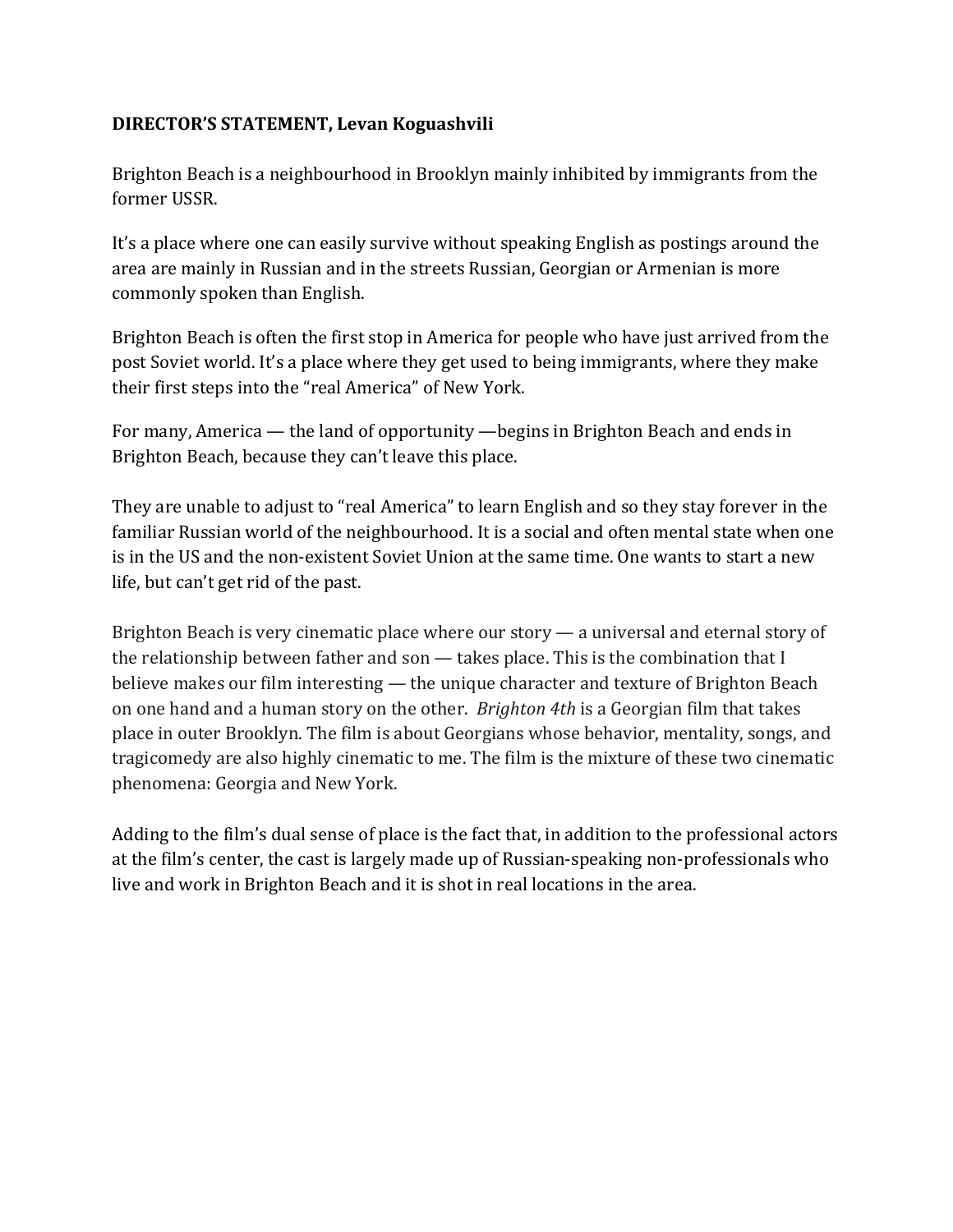## **FILM TEAM BIOS**

# Levan Koguashvili, Director, Writer and Producer

Born in Tbilisi in 1973, Levan Koguashvili studied Film Production at the Georgian State University of Theatre and Cinema in Tbilisi, but a year after he began his studies a war broke out in Georgia and he started to work as a journalist for the first independent Georgian television station. Between 1995 and 1999, Levan studied Film Directing at the Russian State Institute of Film (VGIK) in Moscow. In 2007, he graduated from Tisch School of the Art's Graduate Film Program at New York University.

Levan's short film, *The Debt* (2005), won a number of awards at international film festivals and was in the official selection of the 2006 Sundance Film Festival. His documentaries, *Father and Son* (2003) and *The Women from Georgia* (2008), have also taken part in many film festivals and been awarded prizes.

His first feature film, *Street Days*, was an international success. The film premiered in the Tiger Award Competition of the Rotterdam Film Festival in 2010 and was regarded by many critics as the beginning of a new wave of the modern Georgian cinema.

According to Jay Weissberg of *Variety*, "Georgian cinema has a new star in director Levan Koguashvili, whose superb neorealist drama, 'Street Days,' is just the calling card the beleaguered country needs. Lensed with impressive assurance and boasting powerful perfs from a combo of established pros and non-pros, 'Street Days' looks poised to lead a Georgian renaissance spearheaded by fests and advancing into the arthouse circuit."

In 2013, Levan made his second narrative feature, *Blind Dates*, which world-premiered at the Berlin International Film Festival and received multiple festival awards.

In 2016, he directed the documentary *Gogita's New Life*. The film received an IDFA nomination for the best feature-length documentary and screened at festivals around the world.

#### **Irakli Rodonaya, Producer**

Irakli Rodonaya's career in film started in 2013. Since then he has produced three feature films and several successful Russian TV shows. After leaving Nebo Films in 2015, along with a few of his close friends, he started Moskvich Films company, concentrating on films with potential social impact. Their first project was Levan Koguashvili's documentary *Gogita's New Life*, which received an IDFA nomination for the best feature-length documentary in 2016.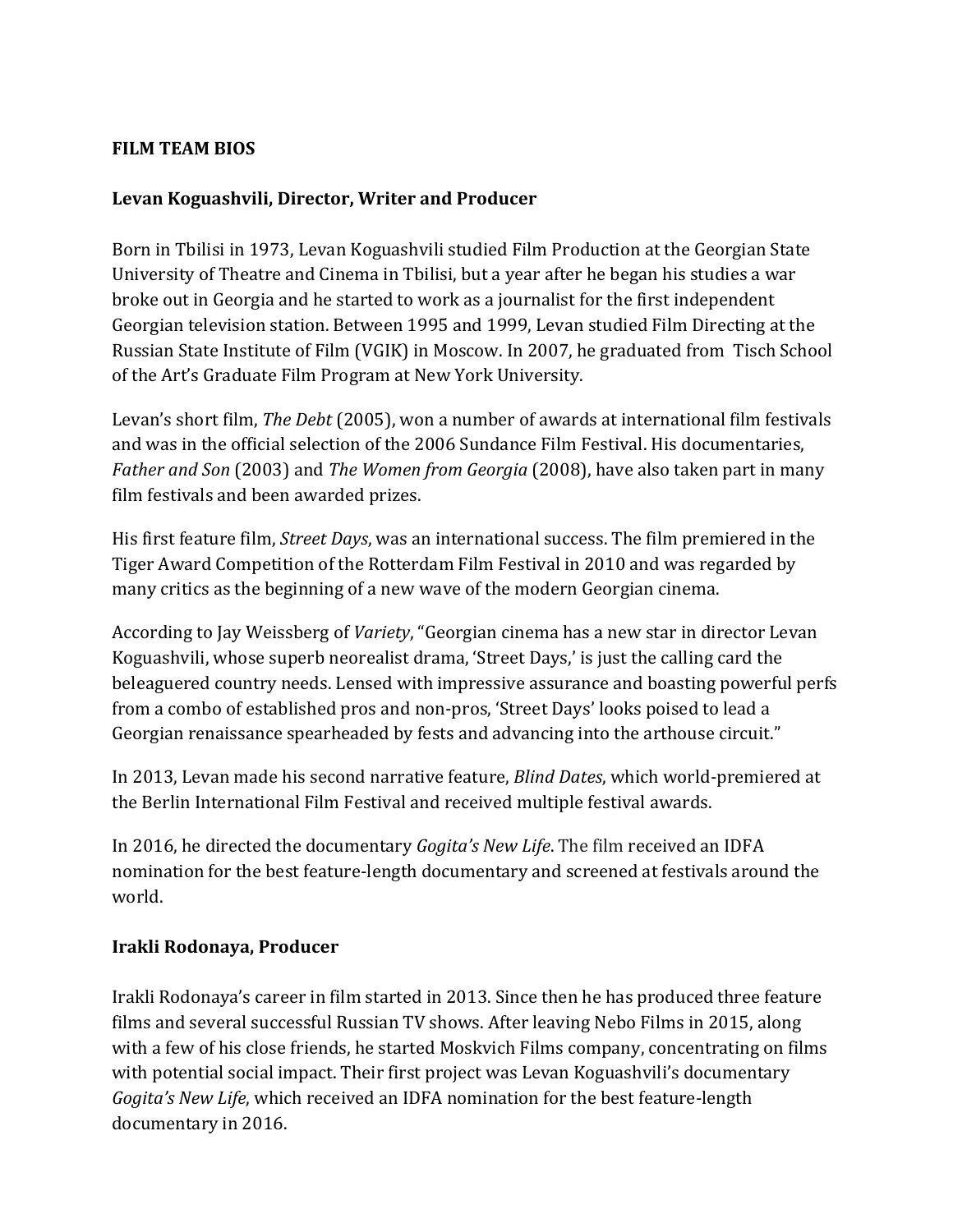Producer Rodonaya and director Koguashvili first talked about *Brighton 4th* in 2015. Levan pitched two ideas: one Georgian film and one New York Brighton Beach story. Brighton Beach got the green light. Later, after the Georgian National Film Centre and Bulgarian National Film Centre supported the project, co-producer Stefan Kitanov came on board, followed by Koguashvili's longtime producer Olena Yershova. Yershova pitched the project to French producer Michele Merkt who joined the project along with his wife Kateryna Merkt. 

# **Olena Yershova, Producer**

Olena Yershova graduated as a film director at the Kyiv State Theater and Film Institute. Her graduation short film *Demoniada* premiered in the short film competition in the Locarno Film Festival.

Yershova worked for many years as executive director of the Molodist Kyiv IFF (Ukraine) and for two years as the development manager of the Eurasia Film Market (Antalya, Turkey). She executive produced *My Joy* by Sergei Loznitsa (Germany/Ukraine/The Netherlands), which premiered in competition at Cannes in 2010 and received numerous awards worldwide. In 2011 she created the company TatoFilm, which operates in Ukraine and in Turkey. She produced nine feature films and three feature documentaries, which received more than 140 awards at international film festivals. They include: *Everything Will Not Be Fine* by Adrian Pirvu (2020); *Volcano* by Roman Bondarchuk (2018); *Frost* by Sarunas Bartas (2017); *Falling* by Maryna Stepanska (2017); *Gogita's New Life* by Levan Koguashvili (2016); *Motherland* by Senem Tuzen (2015); and *Blind Dates* by Levan Koguashvili (2013). Her latest film, *Anatolian Leopard* by Emre Kayis Lab, is in postproduction.

Olena Yershova is a head of Antalya Film Forum in frame of Antalya IFF (2019 - 2020) and has served as a member of the jury of Karlovy Vary IFF, Warsaw IFF, European Film Festival in Lecce, Odessa IFF, Ankara IFF, Haifa IFF, and Minsk IFF Listapad. She is a member of the the Asian Pacific Screen Academy, the European Film Academy, the Ukrainian Film Academy, and the European Producers Club.

# **Michel Merkt, Producer**

Michel Merkt is a producer known for *Elle* (2016), *Toni Erdmann* (2016) and *Capharnaüm* (2018).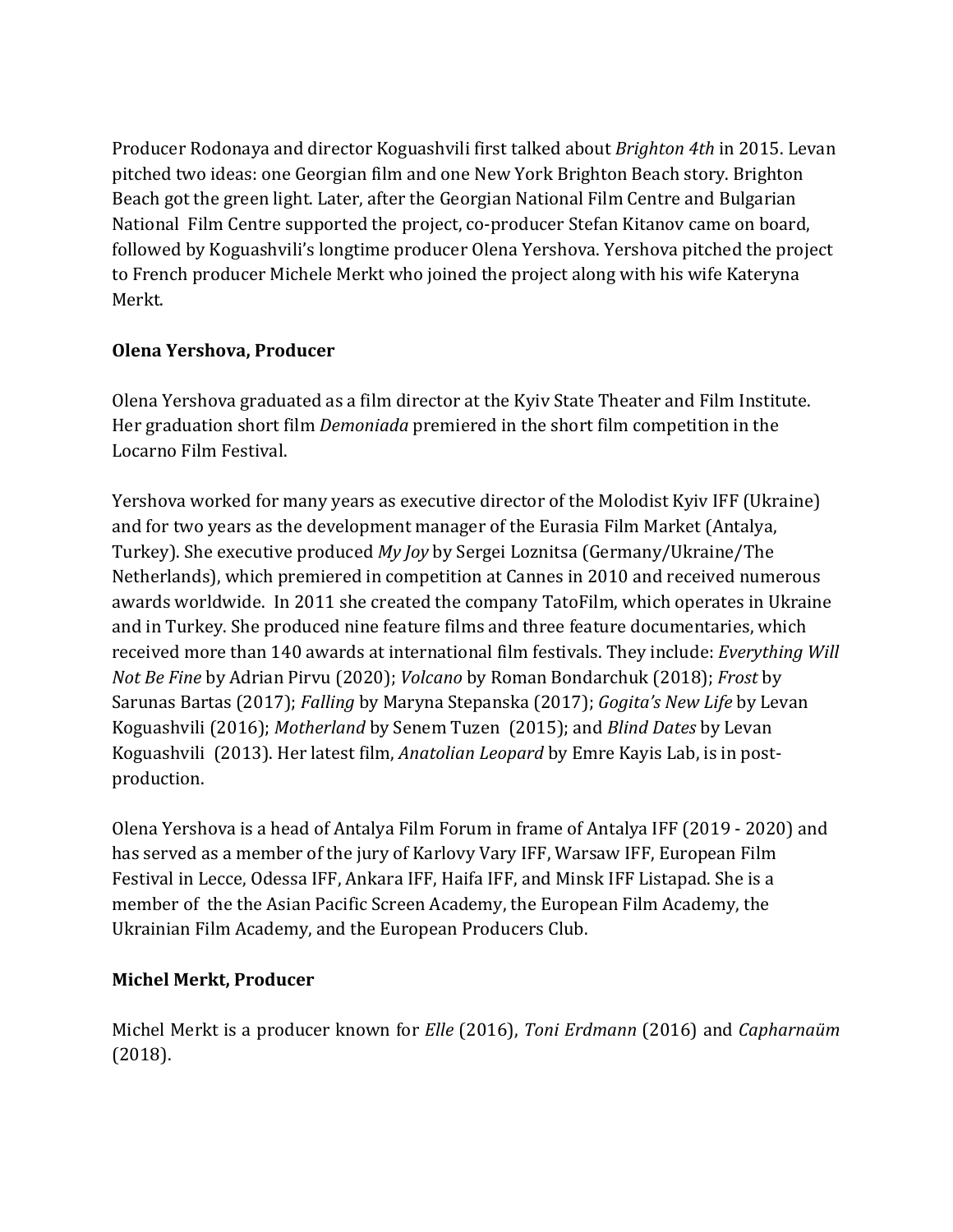#### **Boris Frumin, Writer**

Boris Frumin, born in 1947, is a Latvian film director and script writer. Frumin's film *Errors* of Youth was screened in the Un Certain Regard section at the 1989 Cannes Film Festival. His other films as a writer-director, *Black and White* (1992) and *Viva Castro!* (1994), premiered at the Sundance and Locarno festivals respectively. His project *Siberian Triangle* was presented at the 32nd Moscow International Film Festival. *Brighton 4th* marks his third collaboration as a screenwriter with Levan Koguashvili, having written the scripts for *Street Days* and *Blind Dates*.

Frumin is an associate professor at NYU's Tisch School of the Arts, where he shares his passion for neorealism and Eastern European film.

# **Phedon Papamichael, Cinematographer**

Phedon Papamichael is an acclaimed Greek-born cinematographer who has twice been nominated for the Academy Award for Best Cinematography (Aaron Sorkin's *The Trial of the Chicago* 7 and Alexander Payne's *Nebraska*) and twice also for the BAFTA Award for Best Cinematography (*Nebraska* and James Mangold's *Ford v Ferrari*).

Papamichael now counts over forty-five features to his credit as a DOP, including the early blockbusters *While You Were Sleeping* and *Cool Runnings*, as well as *Phenomenon*, all directed by Ion Turteltaub. Other early credits include *The Million Dollar Hotel*, directed by Wim Wenders, which was chosen as the Opening Film the Berlinale in 2000 and won the Grand Jury Prize, the Silver Bear and the Golden Camera.

He has worked regularly with directors James Mangold, Alexander Payne, Wim Wenders, Oliver Stone, George Clooney, and many others, and has also directed films, such as *Sketch* Artist, Dark Side of Genius, and From Within, Arcadia Lost. Other DOP credits include America's Sweethearts, Sideways, Walk the Line, The Weather Man, W, The Monuments Men, *The Descendants, Downsizing,* and 3:10 to *Yuma*. He is soon set to shoot James Mangold's untitled fifth Indiana Jones film.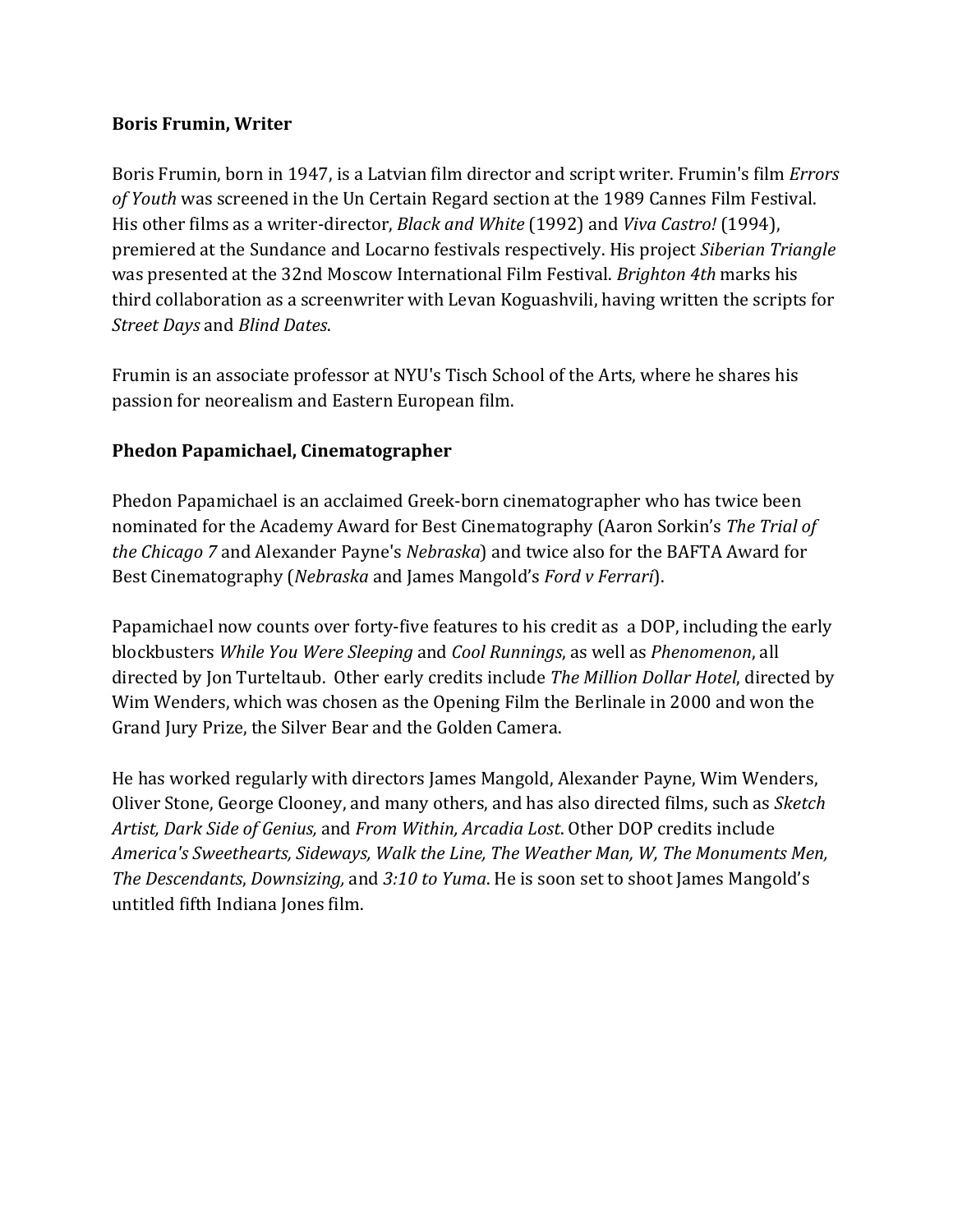# **CAST**

**Kakhi** - Levan Tediashvili (b. 1948) is a non-professional actor and a former Soviet (Georgian) wrestler and Olympic champion in Freestyle wrestling in 1972 and 1976. A fivetime world champion, he remained undefeated between 1971 and 1976. Besides freestyle wrestling, he was also a Soviet and world champion in sambo.

**Sergo** - Kakhi Kavsadze, who died in April of 2021 at the age of 85, was a legend of Soviet and Georgian cinema. His role of Abdullah in *White Sun of the Desert* made him one of the most beloved actors in the ex USSR. If one was to compare Kavsadze to anyone from the Hollywood in terms of his popularity and recognition it would probably be Sean Connery. The role of Sergo was his second appearance in a film by Levan Koguashvili.

**Lena** - Nadezhda Mikhalkova is the youngest daughter of Russian actor and film director Nikita Mikhalkov. At age 6, Nadezhda starred as Nadia Kotova in the film *Burnt by the Sun* directed by her father, who also played Nadia's father in the film. The film received the Grand Prize at Cannes and the Academy Award for Best Foreign Language Film, among many other honors.

**Soso** - Giorgi Tabidze is a rising Georgian star who is best known internationally for his part in the film *Hostages*, which premiered in Berlin and later screened at the Telluride Film Festival.